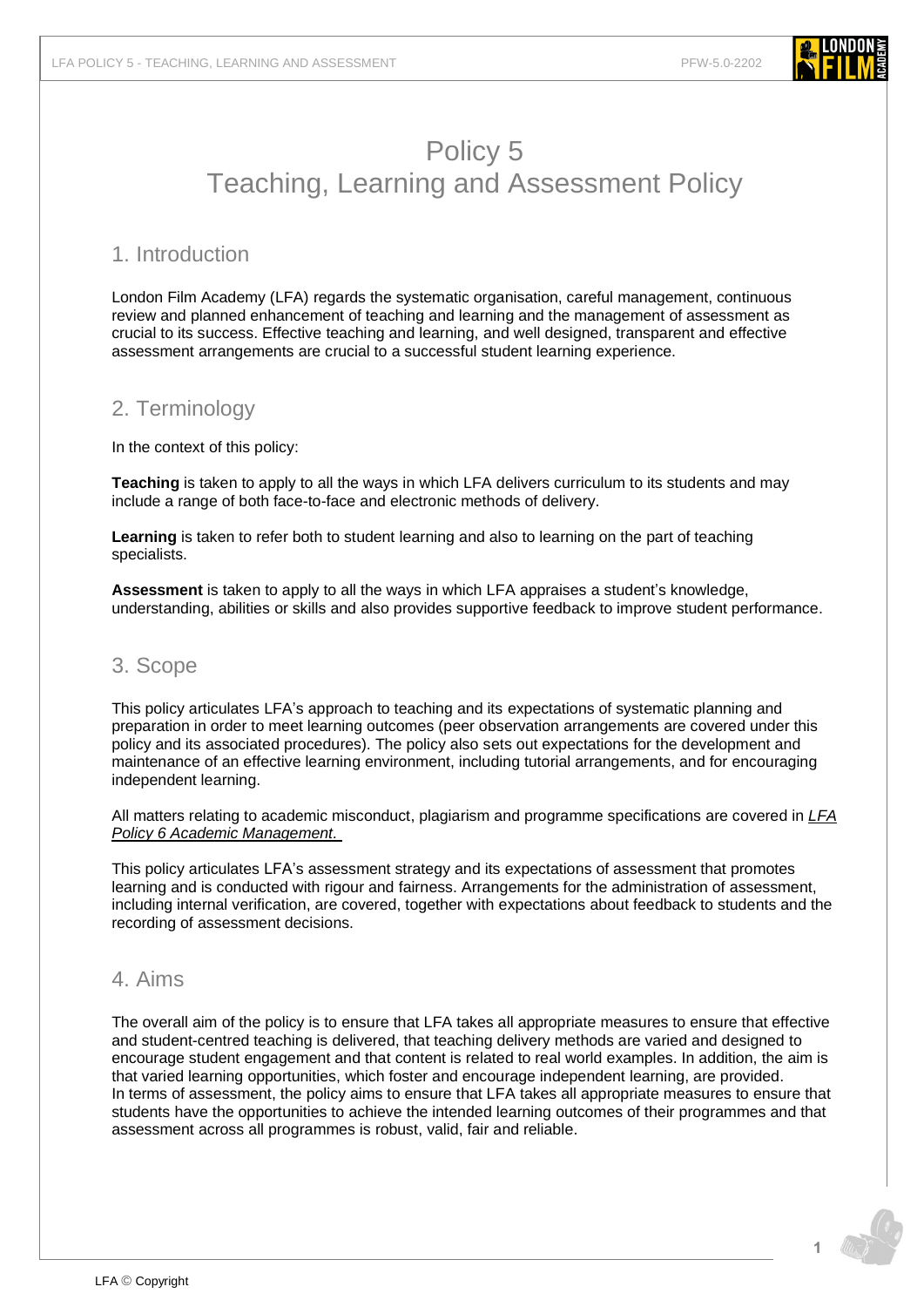

## 5. Objectives

The objectives of the Teaching Learning and Assessment Policy and its related procedures are:

Teaching and Learning

- to foster among staff, tutors and students a strategic approach to learning which recognises the importance of active engagement, reflection and the development of independent learning skills
- to select and recruit only appropriately qualified teaching staff and tutors
- to ensure that teaching and learning is informed by scholarship
- to encourage reflective practice among teaching staff, tutors and students
- to deliver teaching and organise learning resources in such a way as to ensure that every student can attain the learning outcomes
- to ensure appropriate and effective management and peer support of LFA staff and tutors involved in teaching and learning
- to maintain effective and supportive physical and virtual learning environments
- to provide clear and current information to every student about learning opportunities and support available
- to foster and encourage reflection and independent learning
- to enable regular and planned engagement between students and teaching staff and tutors in order to monitor progress and reflect on development needs
- to ensure that tutors always use varied and imaginative teaching methods

#### Assessment

- to establish appropriate assessment procedures which ensure that academic standards meet the learning outcomes as detailed in the module specifications
- to regularly review assessment practices and procedures and to evaluate their effectiveness
- to ensure that assessment arrangements are fair, reasonable, valid and reliable and secure and to publicise them appropriately to students
- to promote effective learning by well-designed and varied assessment practice
- to ensure that formative assessment is used whenever appropriate so as to enhance student learning
- to ensure that assessment is conducted with rigour, probity and fairness
- to ensure that assessment is both timely and balanced in its demands upon students
- to establish and publicise to students clear and fair assessment and grading schemes
- to ensure that internal verification arrangements are effective and rigorous and that roles and responsibilities relating to the management of assessment are well-defined
- to publish and implement clear progression pathways both within and between programmes
- to provide appropriate, timely and supportive feedback, of both a general and a specific nature, to students on their assessed work
- to ensure that all assessors are competent and have opportunities to develop further assessment skills
- to encourage students to adopt good academic conduct in assessment, including timely submission of assessed work
- to provide appropriate support for those students who may seek recognition of their prior learning - *LFA Procedure 2.2 - [Recognition of Prior Learning](https://www.londonfilmacademy.com/LFA_Procedure_2.2_Recognition_of_prior_learning.pdf)*